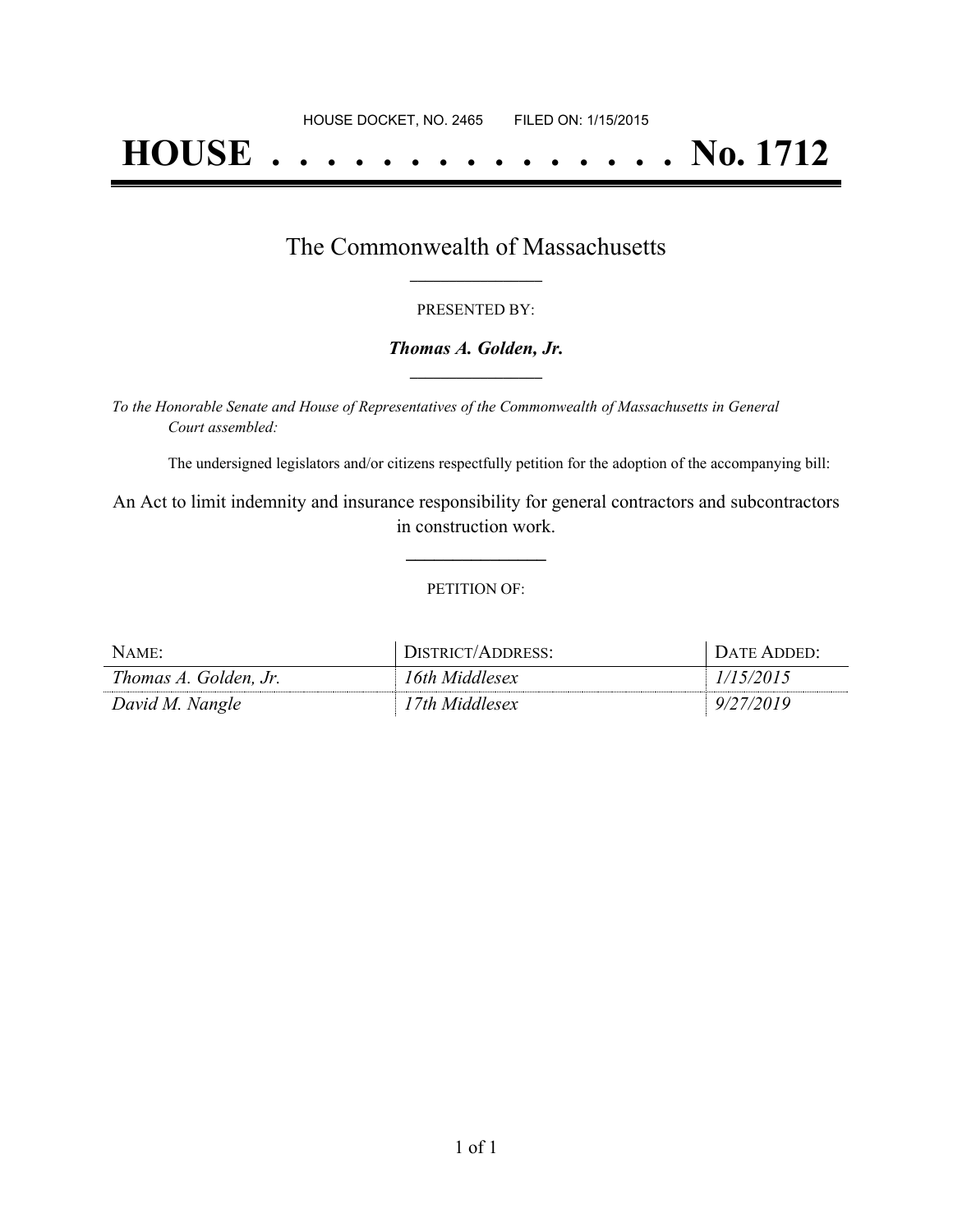#### HOUSE DOCKET, NO. 2465 FILED ON: 1/15/2015

## **HOUSE . . . . . . . . . . . . . . . No. 1712**

By Mr. Golden of Lowell, a petition (accompanied by bill, House, No. 1712) of Thomas A. Golden, Jr., and David M. Nangle for legislation to limit indemnity and insurance responsibility for general contractors and subcontractors in construction work. Labor and Workforce Development.

### [SIMILAR MATTER FILED IN PREVIOUS SESSION SEE HOUSE, NO. *1727* OF 2013-2014.]

## The Commonwealth of Massachusetts

**In the One Hundred and Eighty-Ninth General Court (2015-2016) \_\_\_\_\_\_\_\_\_\_\_\_\_\_\_**

**\_\_\_\_\_\_\_\_\_\_\_\_\_\_\_**

An Act to limit indemnity and insurance responsibility for general contractors and subcontractors in construction work.

Be it enacted by the Senate and House of Representatives in General Court assembled, and by the authority *of the same, as follows:*

| $\mathbf{1}$   | Chapter 149 of the General Laws, as appearing in the 2010 Official Edition, is hereby                |
|----------------|------------------------------------------------------------------------------------------------------|
| $\overline{2}$ | amended by striking out section 29C and inserting in place thereof the following section:-           |
| $\overline{3}$ | SECTION 29C. Any provision for or in connection with a contract or subcontract for                   |
| 4              | construction, reconstruction, installation, alteration, remodeling, repair, demolition or            |
| 5 <sup>5</sup> | maintenance work, including without limitation, excavation, backfilling or grading, on any           |
| 6              | building or structure, whether underground or above ground, or on any real property, including       |
| $\tau$         | without limitation any road, bridge, tunnel, sewer, water or other utility line, which requires 1    |
| 8              | party to indemnify or insure the other party, or anyone identified in the contract or subcontract as |
| 9              | an indemnitee or additional insured, for injury to persons or damage to property to a greater        |